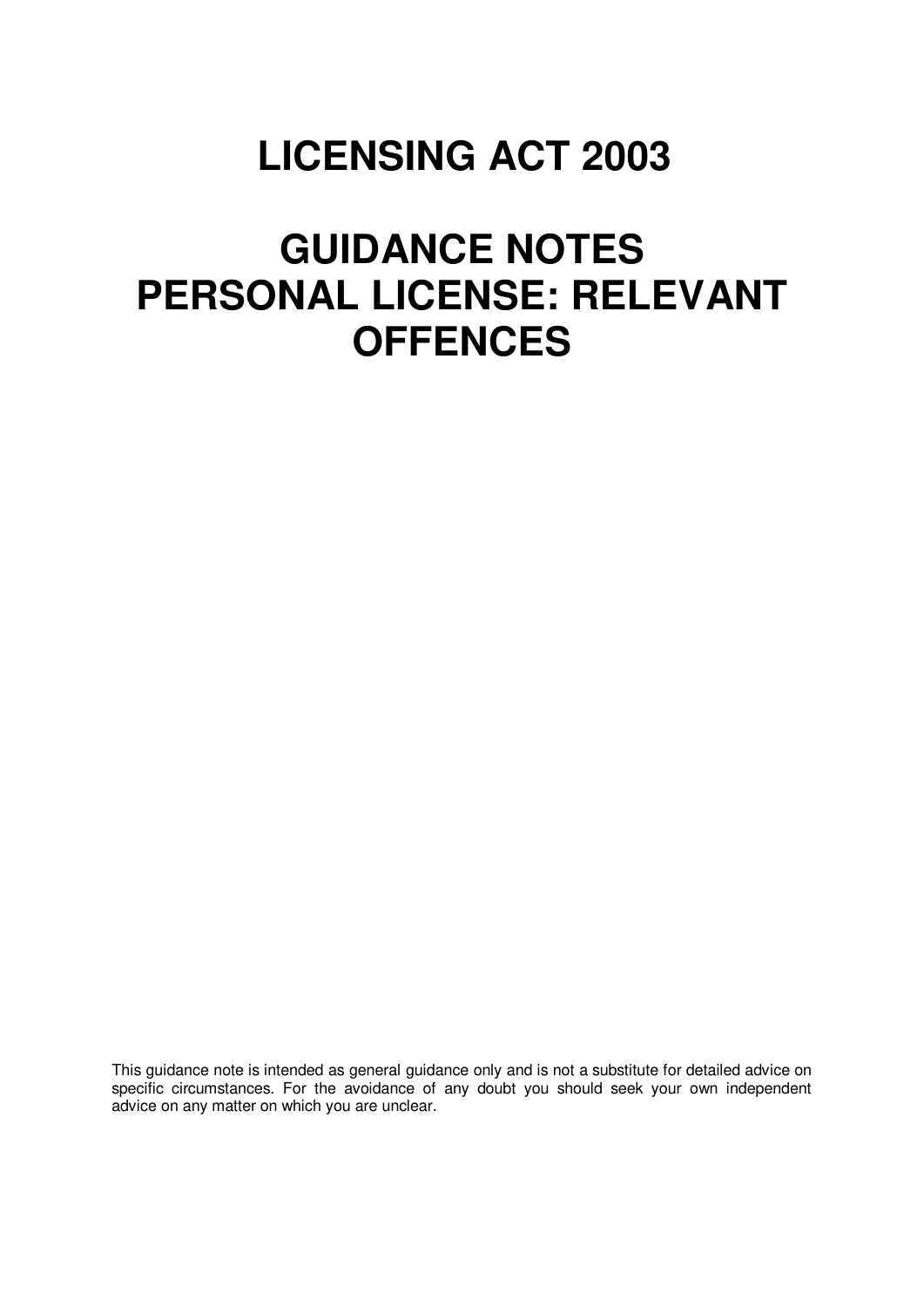### **Personal Licence: Relevant Offences**

## **What is the meaning of the term 'relevant offence'?**

'Relevant offence' refers to the offences listed in the Act that could, on conviction, rule out the grant or renewal of a personal licence to the applicant concerned.

The offences include:

- those involving serious crime;
- those involving serious dishonesty;
- those involving controlled drugs;
- certain sexual offences; and
- offences created by the Act.

When applying for the grant of a personal licence or for the renewal of a personal licence, the applicant must include details of any relevant or foreign offences for which they have been convicted or, in the case of applications for the renewal of the licence, have been convicted since the grant or last renewal of the licence.

### **List of Relevant Offences under the Licensing Act 2003**

*An offence under any of the following enactments:* 

a) Schedule 12 to the London Government Act 1963 (c. 33) (public entertainment licensing);

- b) The Licensing Act 1964 (c. 26);
- c) The Private Places of Entertainment (Licensing) Act 1967 (c. 19);
- d) Section 13 of the Theatres Act 1968 (c. 54);
- e) The Late Night Refreshment Houses Act 1969 (c. 53);
- f) Section 6 of, or Schedule 1 to, the Local Government (Miscellaneous Provisions) act 1982 (c.30);
- g) The Licensing (Occasional Permissions) Act 1983 (c. 24);
- h) The Cinemas Act 1985 (c. 13);
- i) The London Local Authorities Act 1990 (c. vii).

## **An offence under the Firearms Act 1968 (c. 27)**

## **An offence under any of the following provisions of the Theft Act 1968** (c. 60):

a) Section 1 (theft);

- b) Section 8 (robbery);
- c) Section 9 (burglary);
- d) Section 10 (aggravated burglary);
- e) Section 11 (removal of articles from places open to the public);
- f) Section 12A (aggravated vehicle-taking), in circumstances where subsection (2) (b) of that section applies and the accident caused the death of any person;
- g) Section 13 (abstracting of electricity);
- h) Section 15 (obtaining property by deception);
- i) Section 15 A (obtaining a money transfer by deception);
- j) Section 16 (obtaining pecuniary advantage by deception);
- k) Section 17 (false accounting);
- l) Section 19 (false statements by company director, etc.);
- m) Section 20 (suppression, etc. of documents);
- n) Section 21 (blackmail);
- o) Section 22 (handling stolen goods);
- p) Section 24A (dishonesty retaining a wrongful credit);
- q) Section 25 (going equipped for stealing, etc).

**An offence under section 7 (2) of the Gaming Act 1989** (c. 65) (allowing child to take part in gaming on premises licensed for the sale of alcohol).

An offence under any of the following provisions of the Misuse of Drugs Act 1971 (c. 38):

a) Section 4 (2) (production of a controlled drug);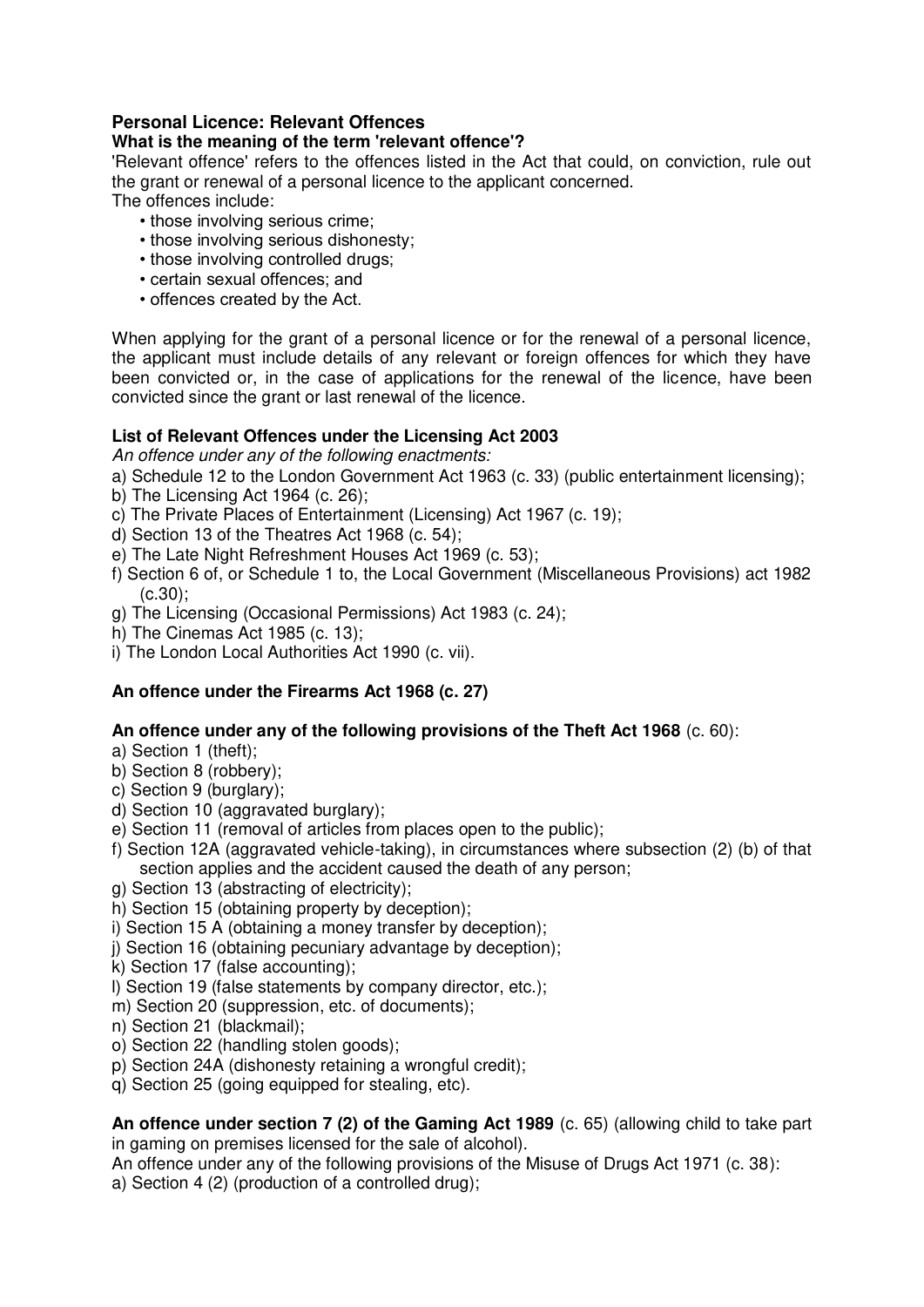- b) Section 4 (3) (supply of a controlled drug);
- c) Section 5 (3) (possession of a controlled drug with intent to supply);
- d) Section 8 (permitting activities to take place on premises).

#### **An offence under either of the following provisions of the Theft Act 1978** (c. 31):

a) Section 1 (obtaining services by deception);

b) Section 2 (evasion of liability by deception).

#### **An offence under either of the following provisions of the Customs and Excise Management Act 1979** (c. 2):

a) Section 170 (disregarding subsection (1) (a)) (fraudulent evasion of duty, etc.);

b) Section 170B (taking preparatory steps for evasion of duty).

#### **An offence under either of the following provisions of the Tobacco Products Duty Act 1979** (c.7):

a) Section 8 G (possession and sale of unmarked tobacco);

b) Section 8 H (use of premises for sale of unmarked tobacco).

**An offence under the Forgery and Counterfeiting Act 1981** (c. 45) (other than an offence under Section 18 or 19 of that Act)

#### **An offence under the Firearms (Amendment) Act 1988** (c. 45)

**An offence under any of the following provisions of the Copyright, Designs and Patents Act 1988** (c. 48):

- a) Section 107 (I) (d) (iii) (public exhibition in the course of a business of article infringing copyright);
- b) Section 107 (3) (infringement of copyright by public performance of work, etc.);
- c) Section 198 (2) broadcast, etc. of recording of performance made without sufficient consent);
- d) Section 297 (I) (fraudulent reception of transmission);
- e) Section 297 A (I) (supply, etc. of unauthorised decoder).

#### **An offence under any of the following provisions of the Road Traffic Act 1988** (c. 52):

a) Section 3A (causing death by careless driving while under the influence of drink or drugs);

- b) Section 4 (driving, etc. a vehicle when under the influence of drink or drugs);
- c) Section 5 (driving, etc. a vehicle with alcohol concentration above prescribed limit).

#### **An offence under either of the following provisions of the Food Safety Act 1990** (c. 16) in circumstances where the food in question is or includes alcohol:

- a) Section 14 (selling food or drink not of the nature, substance or quality demanded);
- b) Section 15 (falsely describing or presenting food or drink).

**An offence under Section 92 (1) or (2) of the Trade Marks Act 1994** (c. 26) (unauthorised use of trade mark, etc. in relation to goods) in circumstances where the goods in question are or include alcohol.

#### **An offence under the Firearms (Amendment) Act 1997** (c. 5).

**A sexual offence, within the meaning of section 161 (2) of the Powers of Criminal Courts (Sentencing) Act 2000** (c. 6).

**A violent offence, within the meaning of section 161 (3) of that Act**.